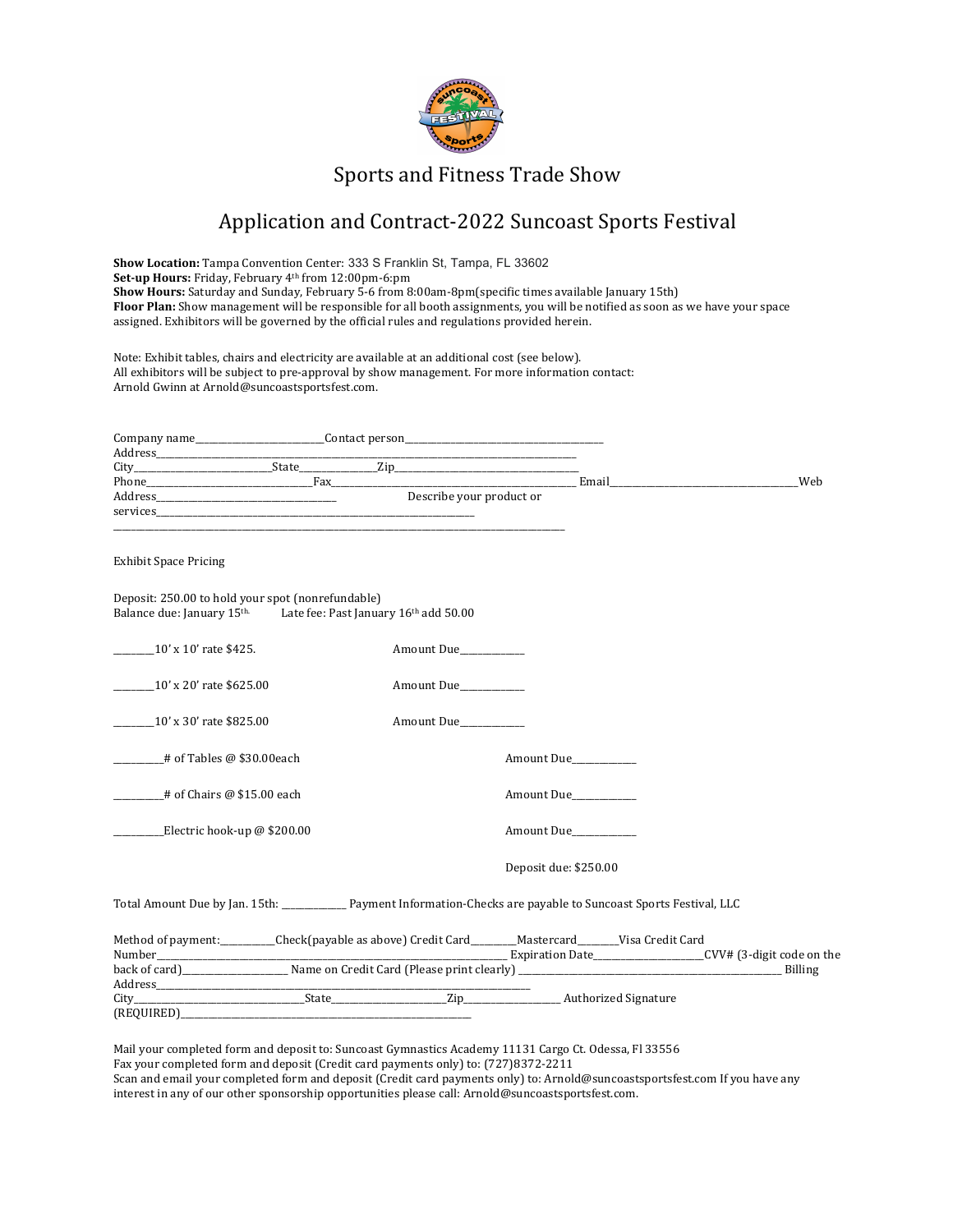## **SUNCOAST SPORTS FESTIVAL**

### **SPORTS AND FITNESS TRADE SHOW INFORMATION**

Trade Show Rules and Regulations

1. The following Rules & Regulations will govern and bind all exhibitors at the 2022 Suncoast Sportsfest Sports and

Fitness Trade Show Expo hereinafter called the Trade Show, to be held at the Tampa Convention Center and are a part of the Exhibit Space Application. Suncoast Sports Festival, hereinafter called Show Management, hereby leases, subject to the Rules and Regulations contained herein, to exhibitors, the booth(s) at the Trade Show in accordance with exhibit space rental charges set forth on the Exhibit space Application, to be used by the exhibitor for the purpose set forth herein among said Trade Show. Show Management has the right to reject or cancel any Exhibit Space Application. Applications will be accepted on the discretion of the Show Management. If an exhibitor cancels contract after December 1st, 2020, the exhibitor is liable for full payment of the contract. Any other cancellation after December 1st, 2021, will result in a \$100 administration fee per booth.

2. Installation and Removal. Exhibitors will set up displays and unload materials on Friday February  $4<sup>th</sup>$  and 12pm. Exhibits must be removed from said premises by 11:59 p.m. on Sunday, February 6th. In the event exhibit space is not vacated by the exhibitor within such time, Show Management is authorized to remove from said space, at the expense of the Exhibitor, all goods, merchandise, and property of any and all kinds that may then occupy any portion of said space for which the term of the contract has expired, and Show Management shall not be liable for any damage or loss of such goods, merchandise or other property, or to the space from which removed, by reason of such removal. Any such property left by the exhibitor after the time for removal thereof shall be deemed abandoned by the exhibitor. Show Management or its agent are hereby expressly released from any and all such claims for damages of any kind or nature arising from such removal. If the exhibitor's booth is to the extent that it cannot be broken down and removed in the allotted time frame listed above, a special variance to the above time frame will need to be supplied, in writing, to the exhibitor prior to the event by Show Management.

3. Use of Exhibit Space. No exhibitor shall sublet or share the space allotted with any other business or firm unless prior written approval has been obtained from Show Management. Exhibitors are not permitted to feature names or advertisements of non-exhibiting manufacturers, distributors, or agents in this display except products sold by a parent or subsidiary company of the exhibitor. Exhibitor shall not obstruct access to any portion of the sidewalks, entrances, aisles, doorways, and all ways of access to public utilities pertaining to the exhibit hall premises. Exhibitors shall be responsible for keeping their exhibit staffed, neat, clean, and orderly always, and shall act to comply with these rules and regulations and those imposed by the Show Management.

4. Mechanical Failure/Acts of God. Exhibitor expressly waives any and all claims for compensation for any and all loss or damage sustained by reason of any defect, deficiency, failure or impairment of the roof or any water supply system, drainage system, heating system, electrical system, ventilation system, refrigeration system, or other mechanical system leading to or on the exhibition hall premises. In the event the exhibition hall premises, or any part thereof is damaged renders fulfillment of the Contract by Show Management impossible, the exhibitor hereby expressly waives, releases and discharges Show Management or the owner or manager of the exhibition hall, and their agents, from any and all demands, claims, actions, and causes of action, in law or inequity, arising from any such causes.

5. Insurance Requirements. Each exhibitor is responsible for keeping their leased space free from any dangerous conditions that might cause injury to persons coming upon the premises or damage to property. Show Management and its officers, employees and agents shall not be liable to the exhibitor, agents, employees, or any other person coming into the space leased by the exhibitor for injury to the person or property of any such persons and the exhibitor undertakes to fully indemnify and hold harmless Show Management and the .<br>Florida State Fairgrounds as to any such liability. Each exhibitor is responsible to insure their own property while on the Exhibit Hall premises and while in transit to and from the Exhibit Hall. Neither show management nor the Tampa Convention Center are in any way responsible for damages or theft to exhibitor's property at any time before, during or after show hours.

6. Arrangement of Exhibits. Each Exhibitor is provided an official Exhibitor Kit. The Exhibitor Kit describes the type and arrangement of exhibit space and the standard equipment provided by Show Management for booth construction. All booth space must be arranged and constructed in accordance with the guidelines, provisions and limitations contained in the Exhibitor Kit and/or the provisions set forth herein. Exhibits not meeting the above conditions will be prohibited from

#### functioning at any time during the exposition.

7. Exhibits & Public Policy. Each Exhibitor is charged with knowledge of all laws, ordinances and regulations pertaining to health, fire prevention and public safety, while participating in this exposition. Compliance with such laws is mandatory for all Exhibitors and the sole responsibility is that of the Exhibitor. Show Management and service contractors have no responsibility pertaining to the compliance with laws as to public policy as far as individual Exhibitor's space, materials and operation is concerned. Should an Exhibitor have any questions as to the application of such laws, ordinances and regulations to his exhibit or display, Show Management will endeavor to answer them. All booth decorations including carpeting must be flame proofed and all hangings must clear the floor. If inspection indicates any Exhibitor has neglected to comply with these regulations, or otherwise incurs fire hazard, the right is reserved to cancel all, or such part of his exhibit as may be irregular and effect the removal of same at Exhibitor's expense. If unusual equipment or machinery is to be installed, or if appliances that might come under fire codes are to be used, the Exhibitor should communicate with Show Management for information concerning facilities or regulations. Exhibitors must comply with City and State fire regulations.